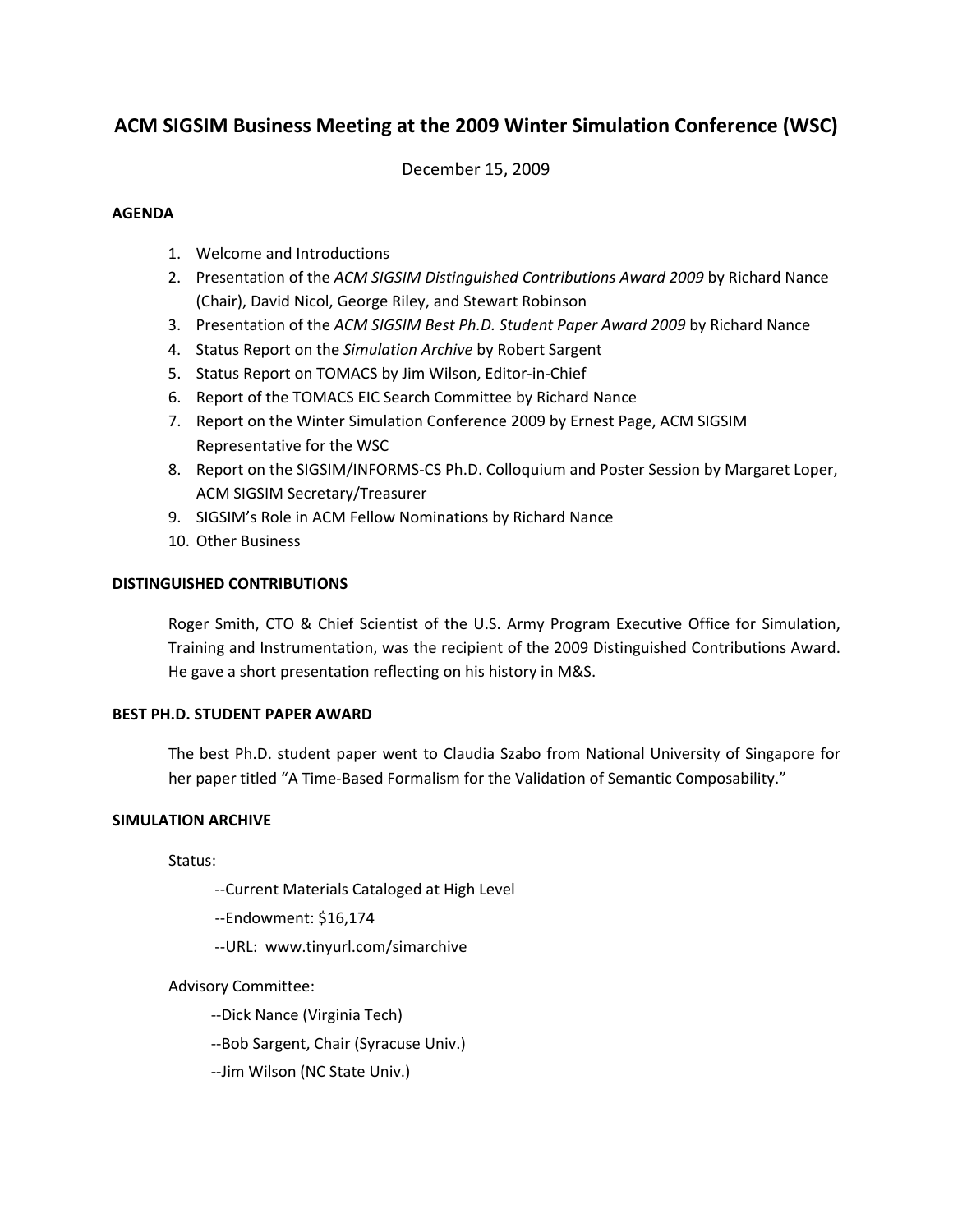Goals:

- ‐‐Increase Endowment to \$25,000
- ‐‐Collect more Materials
- ‐‐Collect Oral Histories
- ‐‐Digitalize more Materials

#### **TOMACS UPDATE**

- 1. Summary of editorial activity for period from January 1, 2009, to December 11, 2009:
	- Submitted papers 101 Accepted papers 25 Rejected papers 64 Withdrawn papers 0 Papers in review 29 Papers in revision 16 Overall acceptance rate for 2009 28.1% Avg. first turnaround time (days) 65 Avg. time to final decision (days) 65

## 2. Status of recent issues

- Special issue on Wireless Networks has 6 accepted papers; the coeditors are Mike Devetsikiotis (NC State) and Fabrizio Granelli (Univ. of Trento).
- Special issue on Healthcare Simulation has 7 papers currently in review. Coeditors are Terry Young (Brunel Univ.) and Tillal Eldabi (Brunel Univ.).
- January 2010 issue (vol. 20, no. 1) will appear on time.
- All issues for 2010 (vol. 20) have been sent to ACM; thus the backlog is now a year.
- Beginning with vol. 19, no. 2, *TOMACS* published 5 papers per issue.
- Beginning with vol. 19, no. 4, *TOMACS* has published 6 papers per issue.

3. In July 2009, *TOMACS* made its debut in the *Journal Citation Reports* with an impact factor of 1.029. The impact factors of *Simulation* and *Simulation Modelling Practice and Theory* are 0.783 and 0.586, respectively. The impact factor of *INFORMS Journal on Computing* is 1.041.

4. Roberto Szechtman (Naval Postgraduate School), Bruno Tuffin (INRIA Rennes Bretagne Atlantique), and Srinidhi Varadarajan (Virginia Tech) have joined the Editorial Board as Associate Editors.

5. The official page budget for *TOMACS* for FY 2010 is 556 pages.

6. Jim Wilson's second (and final) term as Editor‐in‐Chief of *TOMACS* will end on January 31, 2010.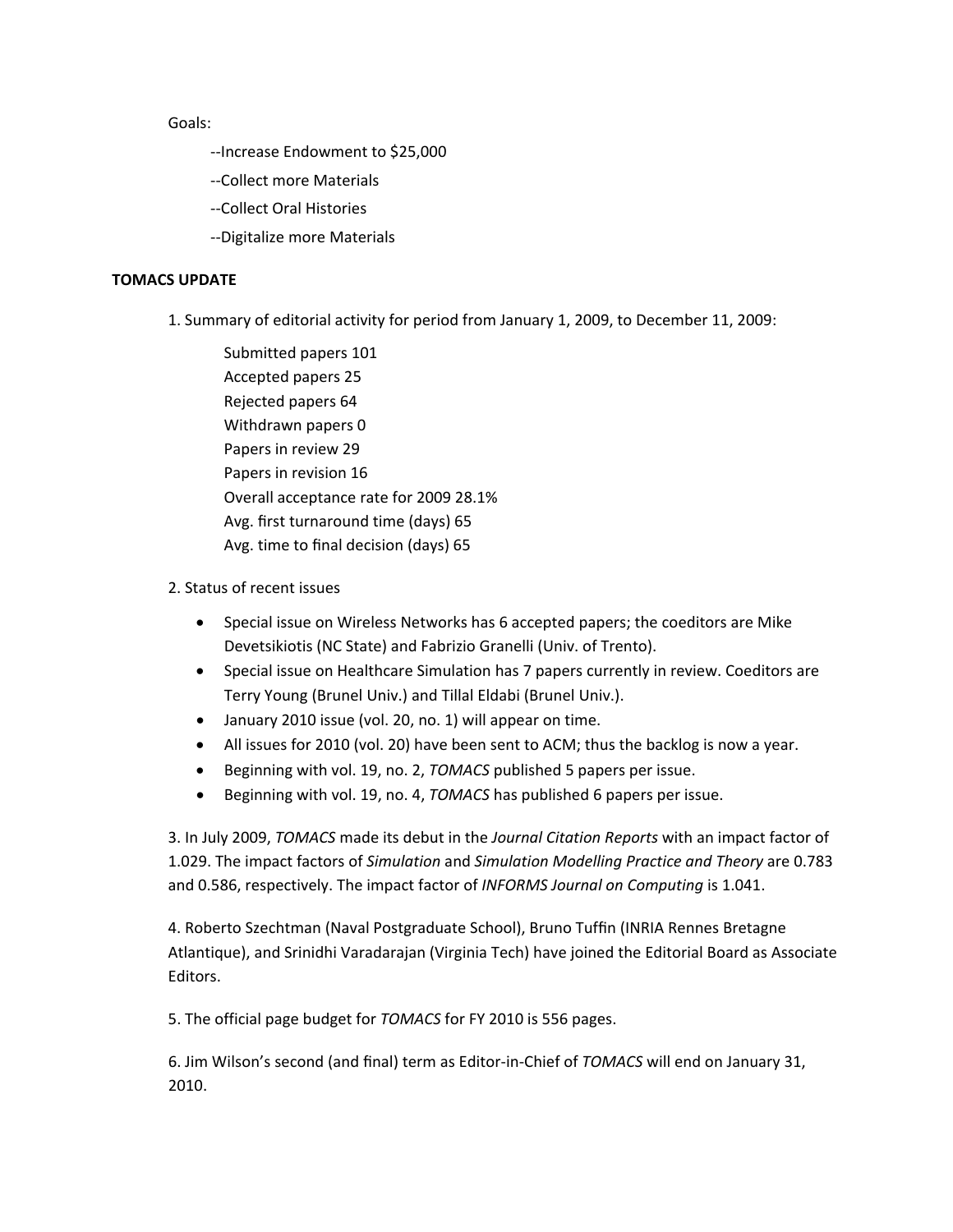#### **WSC REPORT**

WSC continues to do well. The final figures are not yet available, but attendance for WSC 2009 will be over 600. Approximately 27% of WSC 09 attendees are students, and we had 54 students participate in the PhD Colloquium. Both of these student figures represent records for WSC, and reflect very well on the future of the conference.

Planning for future conferences through WSC 2014 is ongoing. You'll notice that the WSC Board of Directors and the conference committees are shepherding changes to WSC to keep it fresh and enjoyable for conference attendees. WSC 2009 is our first trip to Austin, and our first return to the Lone Star State since 1984. Next year's conference will find us at the Baltimore, Maryland Inner Harbor for the first time, and in 2012 the premier international conference in simulation leaves to United States for the first time – taking us to Berlin, Germany! Also this year you'll notice move to a 1‐column proceedings format. This format was motivated to make the proceedings easier to read on-line. We will continue to tweak the format over the coming years to ensure a high quality format for our authors that meet the demands of our changing times.

The WSC Board and future conference committees would love to hear from you – about aspects of the conference you enjoy that you'd like to see continued, and aspects of the conference that you'd like to see changed. Please send your feedback to epage@mitre.org.

Per the Joint Sponsorship Agreement for the conference, the WSC Board reports to the sponsoring societies twice a year on the total liability due to open contracts for future conferences. As of the successful closing of WSC 2009, the total liability due to open contracts for WSC 2010, WSC 2011, WSC 2012, and WSC 2013 is \$241,906. ACM SIGSIM share of this liability is \$60,476.

Finally, I'd like to remind you that WSC is the result of the hard work and vision of many, many volunteers -- and it needs your active participation to continue to thrive! If you'd like to organize a session, or a track, or even become a business chair, proceedings editor, or any other position for a future WSC, please contact me at epage@mitre.org, and I will gladly put you in touch with the appropriate conference planning committees.

#### **SIGSIM/INFORMS‐CS PH.D. COLLOQUIUM AND POSTER SESSION**

The Ph.D. Colloquium at the 2009 WSC in Austin was a great success, with 48 participants from Canada, Columbia, France, Germany, Ireland, Korea, Russia, Singapore, the United Kingdom, and the United States. The afternoon started with the speaker's luncheon for those final year students making an oral presentation. Next, keynote speaker Prof Alexander Verbraeck gave very thoughtful advice on "publishing, networking, and research trade‐offs in relation to planning a career". The presentation session that followed had 27 final year Phds showcasing their work. The evening concluded with all 48 students participating in the poster session.

In addition, many students had the opportunity to have their papers considered for the I-Sim/ACM-SIGSIM Best Student Paper awards. In total, 9 students nominated their regular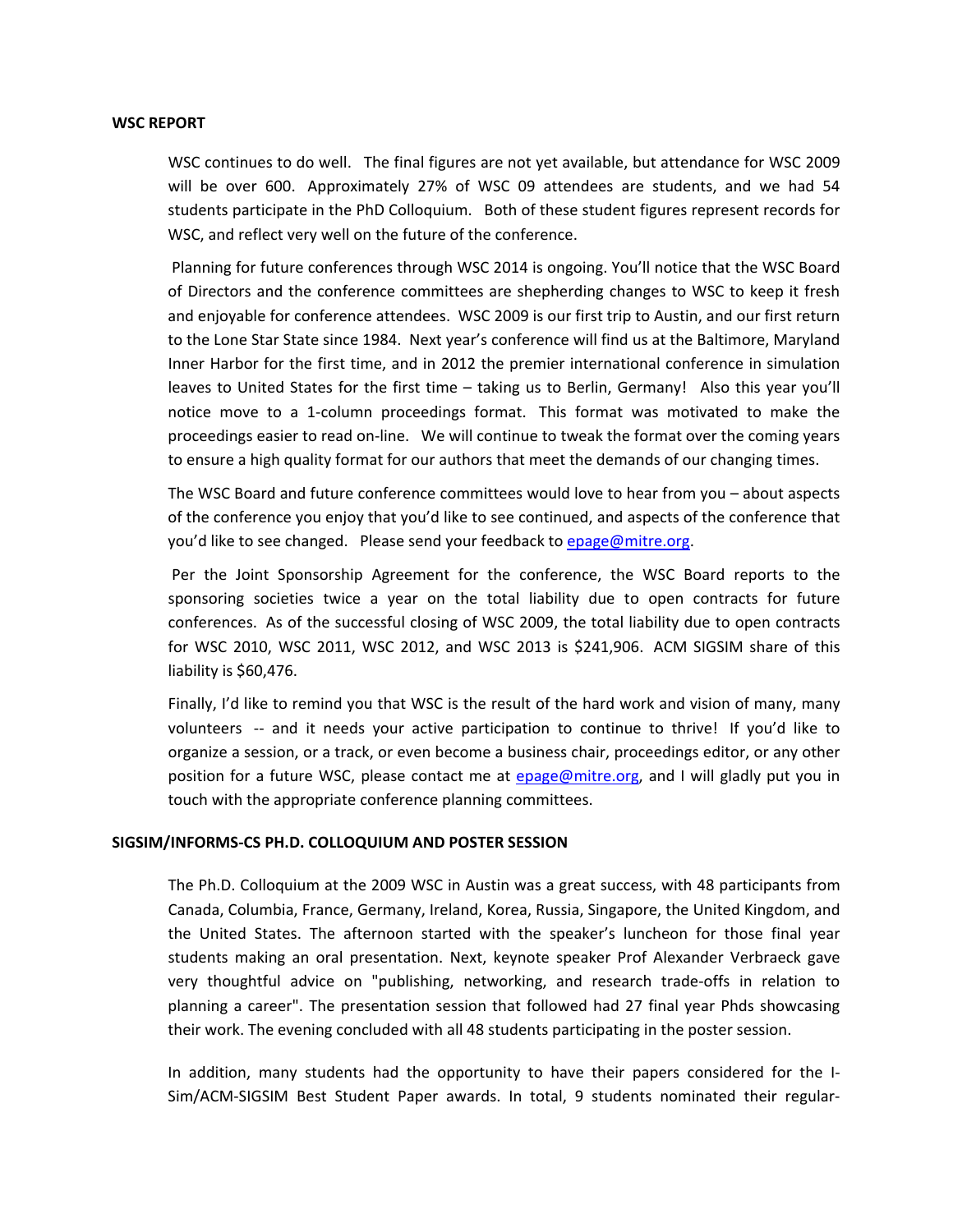session papers for the awards. Two winners have been selected based on their papers, oral presentation and colloquium posters. The best computer science-focused paper went to Claudia Szabo (National University of Singapore), and the best OR/MS‐focused paper was given to Ming Liu (Northwestern University).

The following support was provided by SIGSIM/ISIM to the participants:

1) \$200 award checks to each best paper winner;

2) \$100 reimbursement for the conference registration for all final year students making an oral presentation;

3) Complimentary one‐year membership; and

4) Complimentary speakers luncheon for all final year students making an oral presentation.

#### **FINANCIAL REPORT**

The slides from the financial management report can be found below.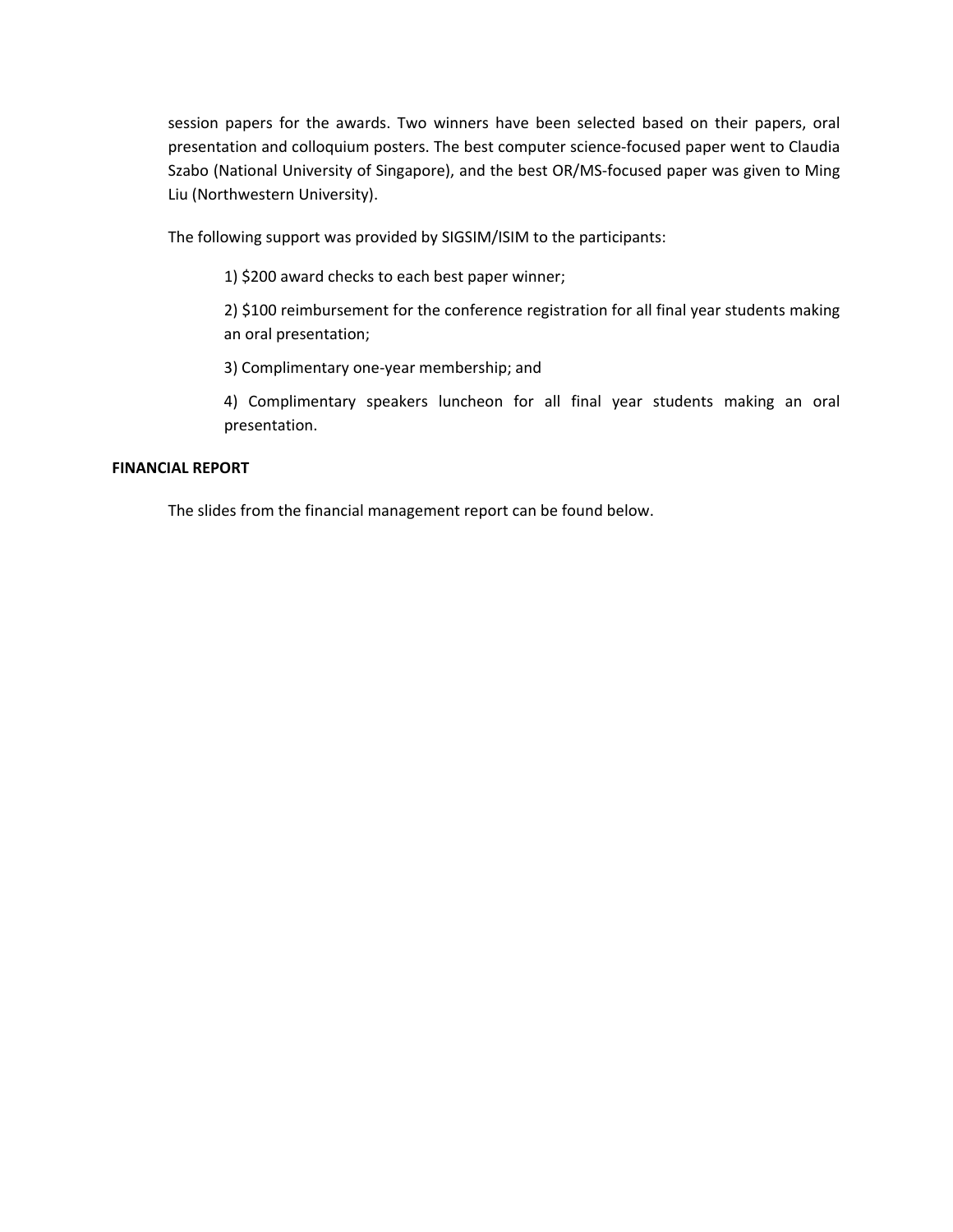12/21/09